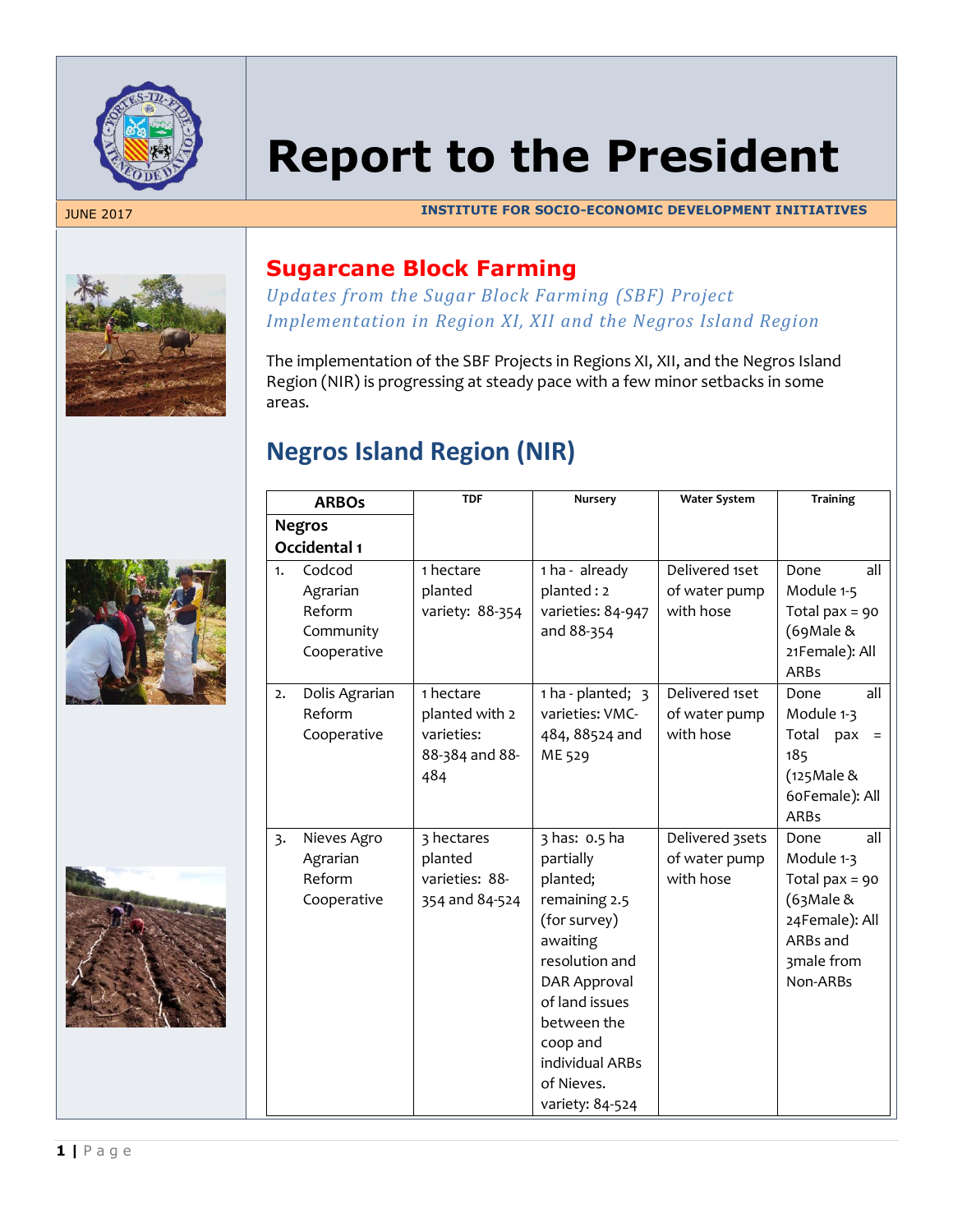

| 4. | San Isidro<br>Agrarian<br>Reform<br>Cooperative<br>(SIARC)<br><b>ARBOs</b>                                          | 1 hectare<br>planted<br>variety: 99-<br><b>TDF</b>                                                                                                            | $(2 \text{ sites}).$<br>1 ha<br>Site 1 planted<br>with 2000-2569<br>variety<br><b>Nursery</b>      | Delivered 1set<br>of water pump<br>with hose<br>Water System | Done<br>all<br>Module 1-5<br>Total<br>pax<br>$=$<br>180<br>$(85$ Male &<br>95Female): All<br><b>ARBs</b><br><b>Training</b>              |
|----|---------------------------------------------------------------------------------------------------------------------|---------------------------------------------------------------------------------------------------------------------------------------------------------------|----------------------------------------------------------------------------------------------------|--------------------------------------------------------------|------------------------------------------------------------------------------------------------------------------------------------------|
|    | <b>Negros Oriental</b>                                                                                              |                                                                                                                                                               |                                                                                                    |                                                              |                                                                                                                                          |
| 5. | Katacgahan<br><b>Small Farmers</b><br>and Agrarian<br>Reform<br><b>Beneficiaries</b><br>Cooperative<br>(KASFARBECO) | 1 hectare<br>planted<br>$\overline{3}$<br>varieties: 99-<br>1793, 2000 and<br>84-524<br>Weeding and<br>second doze of                                         | 1 ha planted;<br>3 varieties: 97,<br>2000 and 99<br>Weeding and<br>second doze of<br>fertilizers   | Delivered 1set<br>of water pump<br>with hose                 | Done all<br>Module 1-5<br>Total $pax =$<br>179<br>$(149$ Male &<br>30Female) :<br>All ARBs                                               |
| 6. | Lapay Agrarian<br>Reform<br><b>Beneficiaries</b><br>Multi-Purpose<br>Cooperative<br>(LARBEMCO)                      | fertilizers<br>3 hectares: on-<br>going land<br>preparation,<br>on-going top<br>cutting of<br>canepoints<br>3 varieties:<br>99-1793, 2003-<br>1389, 2004-1011 | 5 has. on-going<br>Plating; 4<br>Varieties: 99-<br>1793, 2000 -<br>2569, 2003-1389,<br>2005 - 1065 | Delivered 5sets<br>of water pump<br>with hose                | Done all<br>Module 1-5<br>Total $pax =$<br>170<br>(30 Male & 105<br>Female) : All<br><b>ARBs</b><br>Non-ARBs-<br>15 Male and<br>20Female |
| 7. | Samac United<br>Farmers for<br>Agrarian<br>Cooperative<br>(SUFARCO)                                                 | 1 hectare<br>planted;<br>$\overline{3}$<br>varieties: 97-<br>3933,<br>99-1793 and<br>2000-2569                                                                | Planted 2<br>hectares with<br>varieties: 2000-<br>2569 and 99-<br>1793                             | Delivered 2sets<br>of water pump<br>with hose                | Done all<br>Module 1-5<br>Total $pax =$<br>188<br>(53 Male & 33<br>Female) : All<br>ARBs<br>Non-ARBs-<br>29Male and<br>40Female          |
| 8. | Masulog<br>Farmers<br>Community<br>Cooperative<br>(MAFACCO)                                                         | 2 has. - planting<br>on-going.;<br>2 varieties:<br>99-1793, 84-947                                                                                            | 2 has. - not yet<br>planted. Target<br>site still has<br>standing cane                             | Delivered 2sets<br>of water pump<br>with hose                | Done all<br>Module 1-5<br>Total pax = $141$<br>(90Male & 51<br>Female) : All<br><b>ARBs</b>                                              |
| 9. | Ramrod<br>Agricultural<br>Multi-Purpose<br>Cooperative<br>(RAMPUCO)                                                 | 3 has. planted;<br>2 varieties: 88-<br>354 and 84-947                                                                                                         | Planted<br>4hectares;<br>3 varieties:<br>2000-2569, 88-<br>354 and 84-947                          | Delivered 4sets<br>of water pump<br>with hose                | Done all<br>Module 1-5<br>Total $pax =$<br>132<br>$(90$ Male & 42<br>Female) : All<br>ARBs                                               |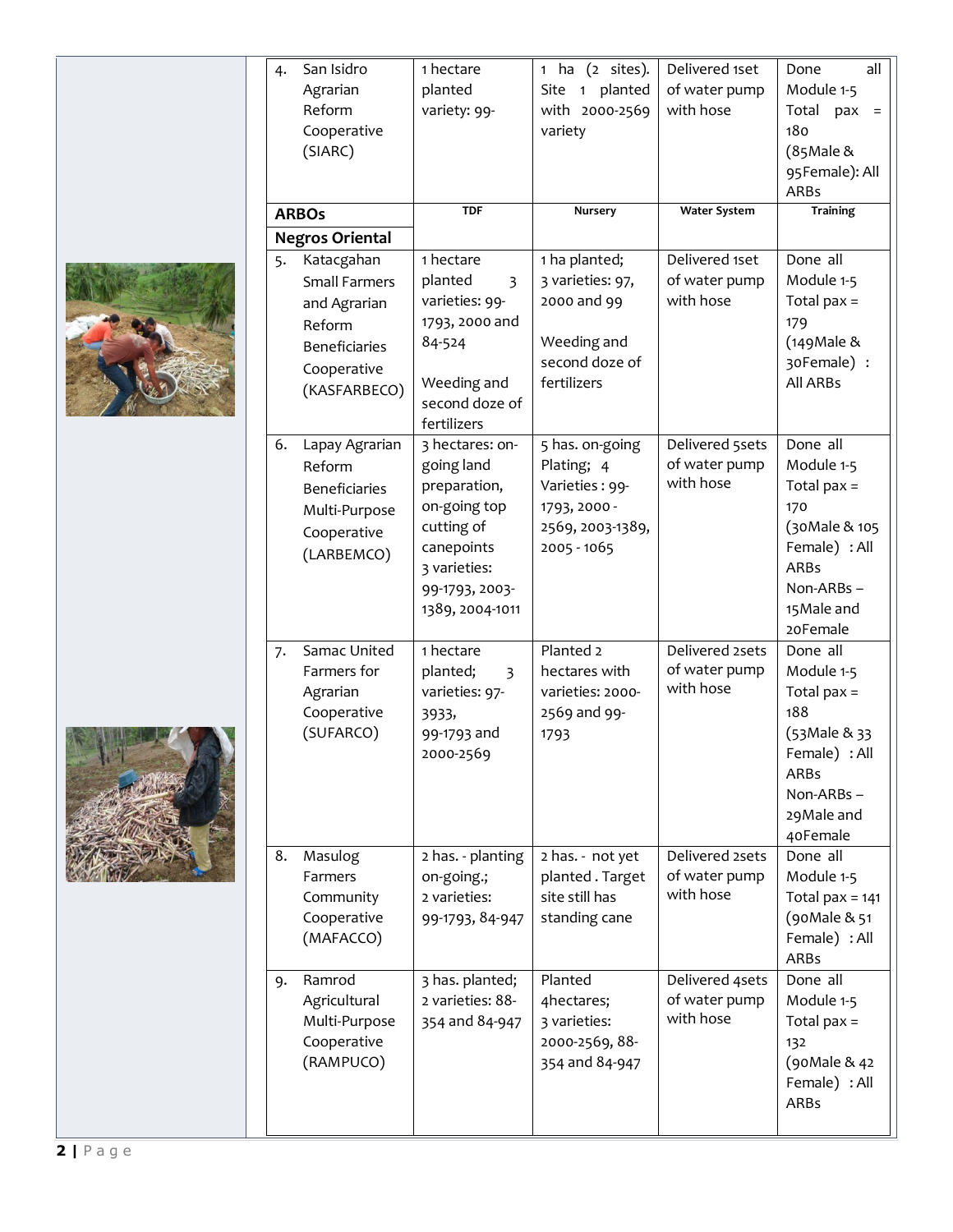

| 10. Sycip    | 5 has. planted | Planted 6 has. | Delivered 6sets | Done all       |
|--------------|----------------|----------------|-----------------|----------------|
| Plantation   | 3 varieties:   | variety: 2000- | of water pump   | Module 1-5     |
| Farm Workers | 2004-1011,     | 2569           | with hose       | Total $pax =$  |
| Agrarian     | 2000-034, and  |                |                 | 173            |
| Cooperative  | 2000-2569      |                |                 | (129 Male & 10 |
| (SPFWAC)     |                |                |                 | Female) : All  |
|              |                |                |                 | <b>ARBs</b>    |
|              |                |                |                 | $Non-ARBs -$   |
|              |                |                |                 | 29 Male and    |
|              |                |                |                 | 5Female        |

For now, the major issues and concerns are the missing accessories in the irrigation pumps that were delivered, and organizational problems between and amongst the ARBOs. However, ISEDI is working on fixing the problems in coordination with the DAR and ARBO management.

# **REGION XI**



Region XI's SBF implementation for this month mostly revolved in capacitating our farmer beneficiaries. Last June 13-14, 2017, ISEDI-AdDU as the service provider facilitated the conduct of Farm Planning and Budgeting with the targeted Agrarian Reform Beneficiary (ARB) farmer cooperators of the two (2) assisted ARBOs. PARBUF had seventeen (17) participants on June 13, while COBARBMECO had twenty (20) the

following day. The objectives of the activity were: 1) to prepare the ARB farmer cooperators enrolled in SBF for an advance planning on their own farm land in planting the sugarcane crop ; and: 2) to provide ample time in accessing and or acquiring additional capital for the establishment of their individual sugarcane farm. Sugarcane planting material or "lacsas" of high yielding varieties will be provided from the established nurseries of the project during cutback time scheduled by November and December of this year.

Table below shows the status of major indicators of the 2 ARBOs assisted under the SBF Project in Davao del Sur:

| Name of ARBO |                      | <b>Techno Demo</b> | <b>Nursery</b>   | Pump            | <b>Training</b>             |
|--------------|----------------------|--------------------|------------------|-----------------|-----------------------------|
|              |                      | Farm               |                  |                 |                             |
| 1.           | Pasig                | 2 hectares         | 2 hectares       | Delivered 2 set | Conducted<br>$\overline{z}$ |
|              | Agrarian             | planted with       | planted with     | of water pump   | major training              |
|              | Reform               | high yielding      | high yielding    | with hose and   | Farmer<br>and               |
|              | <b>Beneficiaries</b> | varieties: PHIL-   | varieties: PHIL- | other           | School<br>Field             |
|              | Multi-Purpose        | 99-1793; PSR-      | 99-1793; PSR-    | accessories     | (FFS)<br>bν                 |
|              | Cooperative          | 200-11 and         | 200-11 and PHIL- |                 | module for 3                |
|              | (PARBUF              | PHIL-2000-171      | 2000-171         |                 | modules with                |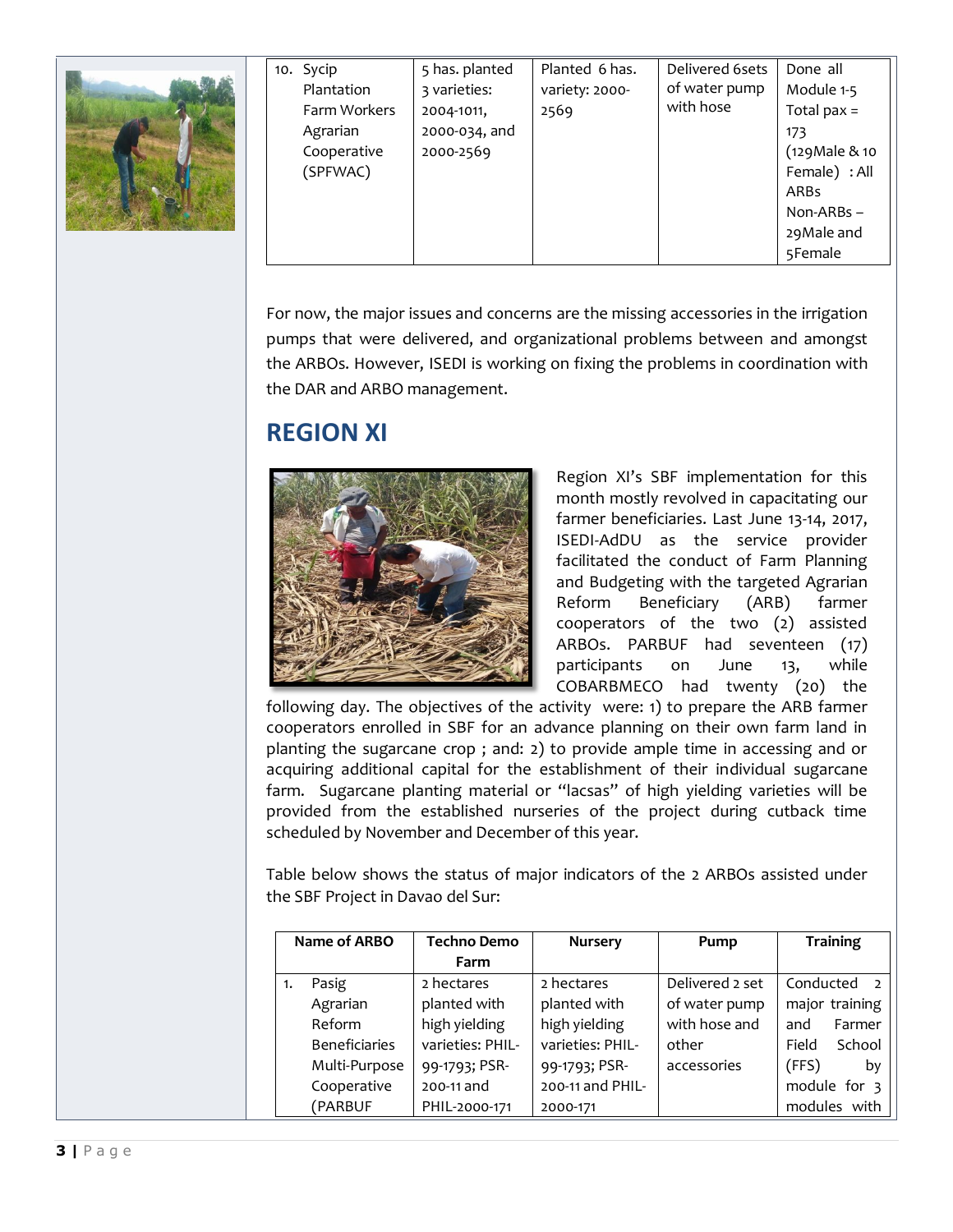

|    | MPC)                 |                  |                  |                 | 57                          |
|----|----------------------|------------------|------------------|-----------------|-----------------------------|
|    |                      |                  |                  |                 | participants                |
|    |                      |                  |                  |                 | $(18)$ males;               |
|    |                      |                  |                  |                 | 39females)                  |
| 2. | Cogon Bacaca         | 2 hectares       | 2 hectares       | Delivered 2 set | Conducted<br>$\overline{z}$ |
|    | Agrarian             | planted with     | planted with     | of water pump   | major training              |
|    | Reform               | high yielding    | high yielding    | with hose and   | Farmer<br>and               |
|    | <b>Beneficiaries</b> | varieties: PHIL- | varieties: PHIL- | other           | School<br>Field             |
|    | Multi-Purpose        | 99-1793; PSR-    | 99-1793; PSR-    | accessories     | (FFS)<br>by                 |
|    | Cooperative          | 200-11 and       | 200-11 and PHIL- |                 | module for $\frac{1}{3}$    |
|    | (COBARBEMC           | PHIL-2000-171    | 2000-171         |                 | modules with                |
|    | O)                   |                  |                  |                 | 58                          |
|    |                      |                  |                  |                 | participants                |
|    |                      |                  |                  |                 | (27males;                   |
|    |                      |                  |                  |                 | 31females)                  |

#### **REGION XII**



The ISEDI team met up on the  $24<sup>th</sup>$  of June to discuss the developments regarding the SBF implementation in Region XII. The techno demo farms and nurseries have been planted with high yielding variety canepoints. However, for most areas, only half of the targeted hectarage has been accomplished for

the nursery and techno demo farms. The other half is currently awaiting land preparation as perennial heavy rains have hit the areas.

The following table below shows the major indicators for the five (5) areas being assisted in Region XII:

| <b>ARBOs</b>  | <b>TDF</b>        | Nursery            | <b>Water System</b> | <b>Training</b> |
|---------------|-------------------|--------------------|---------------------|-----------------|
|               |                   |                    |                     |                 |
| $ONICA -$     | Planting          | 1 ha. Planted last | Done canvass        | $OPSI -$        |
| Kidapawan     | conducted last    | June $2 - 9$       | on submersible      | conducted       |
|               | June $2 - 9$ with | With 1.3 planting  | pump (2nd           | last March 21   |
|               | 1 area (1 ha.)    | distance           | area)               | with 29         |
|               | attended by 15    |                    | For canvass $-$     | farmer co-      |
|               | pax in the FFS    |                    | water sprinkler     | operators       |
|               | With 2000 - 171   |                    | and dripper         | attended        |
|               | and PSR 862       |                    | (1st area)          |                 |
|               | varieties         |                    | wherein Drip        |                 |
|               | With 1.5          |                    | and Furrow          |                 |
|               | planting          |                    | Irrigation was      |                 |
|               | distance          |                    | recommended         |                 |
| Palma Perez - | Planting          | Area is ready for  | Done canvass        | OPSI-           |
| M'lang        | conducted last    | land prep.         | for                 | conducted       |
|               | June $3 - 4$ with |                    | submersible         | last March 25   |
|               | the 1 area $(1)$  |                    | pump (1st and       | with 19 farmer  |
|               | ha.)              |                    | 2nd area)           | co-operators    |
|               | With 2000 - 171   |                    | For canvass $-$     | attended        |